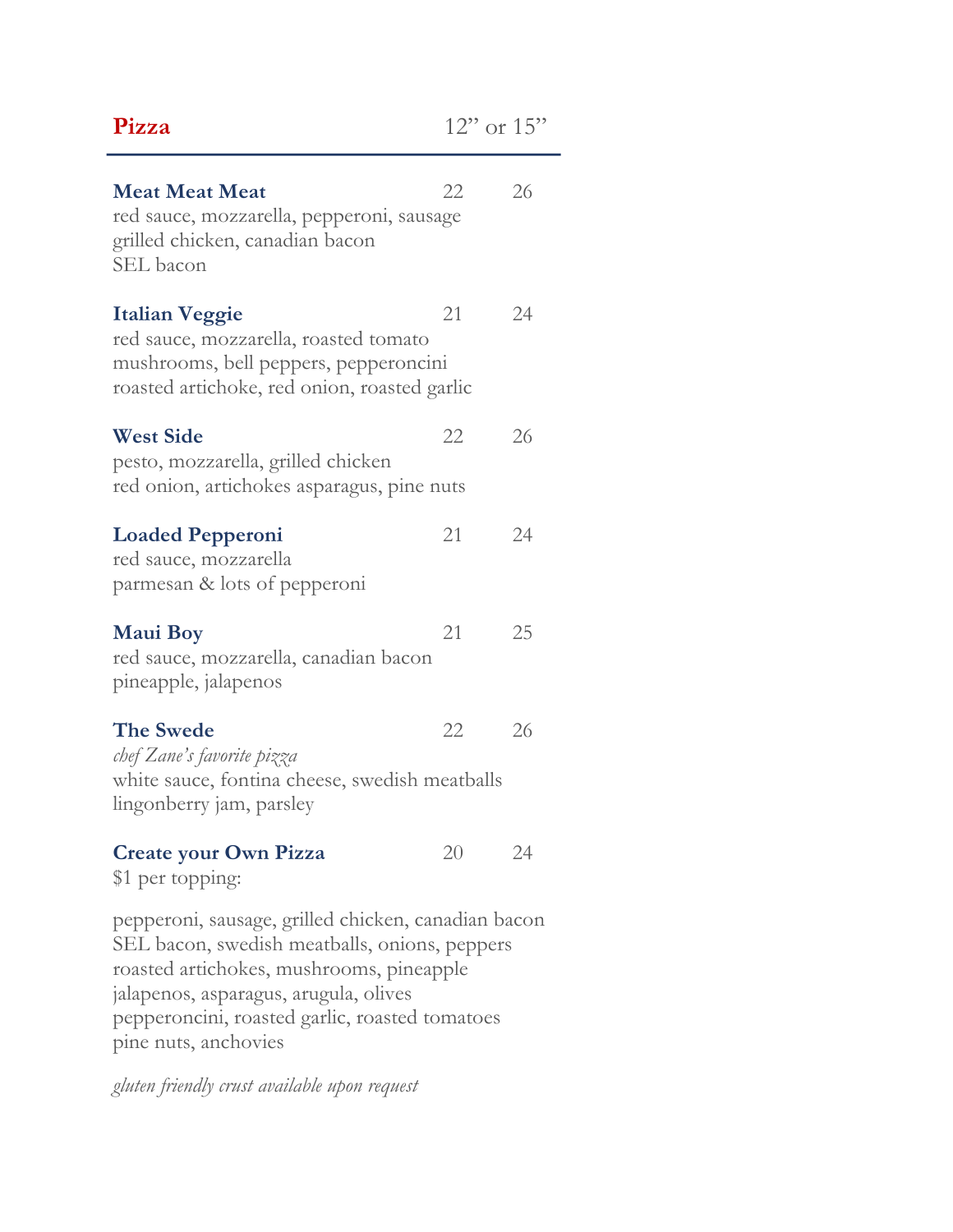## **Wings, Burgers, Salads & Stuff**

| <b>Chicken Wings</b><br>Old School Buffalo Sauce or                                                                                                                                                                       | Baker's Dozen 26 |                |
|---------------------------------------------------------------------------------------------------------------------------------------------------------------------------------------------------------------------------|------------------|----------------|
| <b>Sweet &amp; Zippy Utah Barbecue Sauce</b><br>celery, radish, ranch, blue cheese, chef Zane's fry sauce                                                                                                                 |                  |                |
| <b>Cheese Fries</b><br>house cut fries piled high with cheddar cheese<br>chef Zane's fry sauce                                                                                                                            |                  | 13             |
| <b>King Pretzel</b><br>caraway stout mustard                                                                                                                                                                              |                  | 13             |
| Chips & Salsa<br>tortilla chips, fire roasted salsa                                                                                                                                                                       |                  | 12             |
| <b>Champion Nachos</b><br>your choice of: pulled pork or grilled chicken<br>loaded over tortilla chips, cheddar cheese<br>pasilla chiles, tomatoes, cilantro, onions<br>black beans, fire roasted salsa, guacamole, limes |                  | 26             |
| Stein's Burger*<br>8 ounce angus burger, aged white cheddar<br>crispy fried onions<br>served on a sheepherder roll & a side of crispy fries                                                                               |                  | 26             |
| <b>Grilled Chicken Avocado Sandwich</b><br>chicken breast, guacamole, tomatoes, lettuce<br>served on a wheat-oat ciabatta roll<br>with a side of crispy fries                                                             |                  | 25             |
| <b>Caesar Salad</b><br>asiago croutons, puttanesca relish<br>add grilled chicken<br>add grilled shrimp                                                                                                                    |                  | 18<br>24<br>28 |
| <b>Chicken &amp; Mango Power Bowl</b><br>quinoa, purple rice, citrus, greens<br>curried cashews, ginger & turmeric vinaigrette                                                                                            |                  | 26             |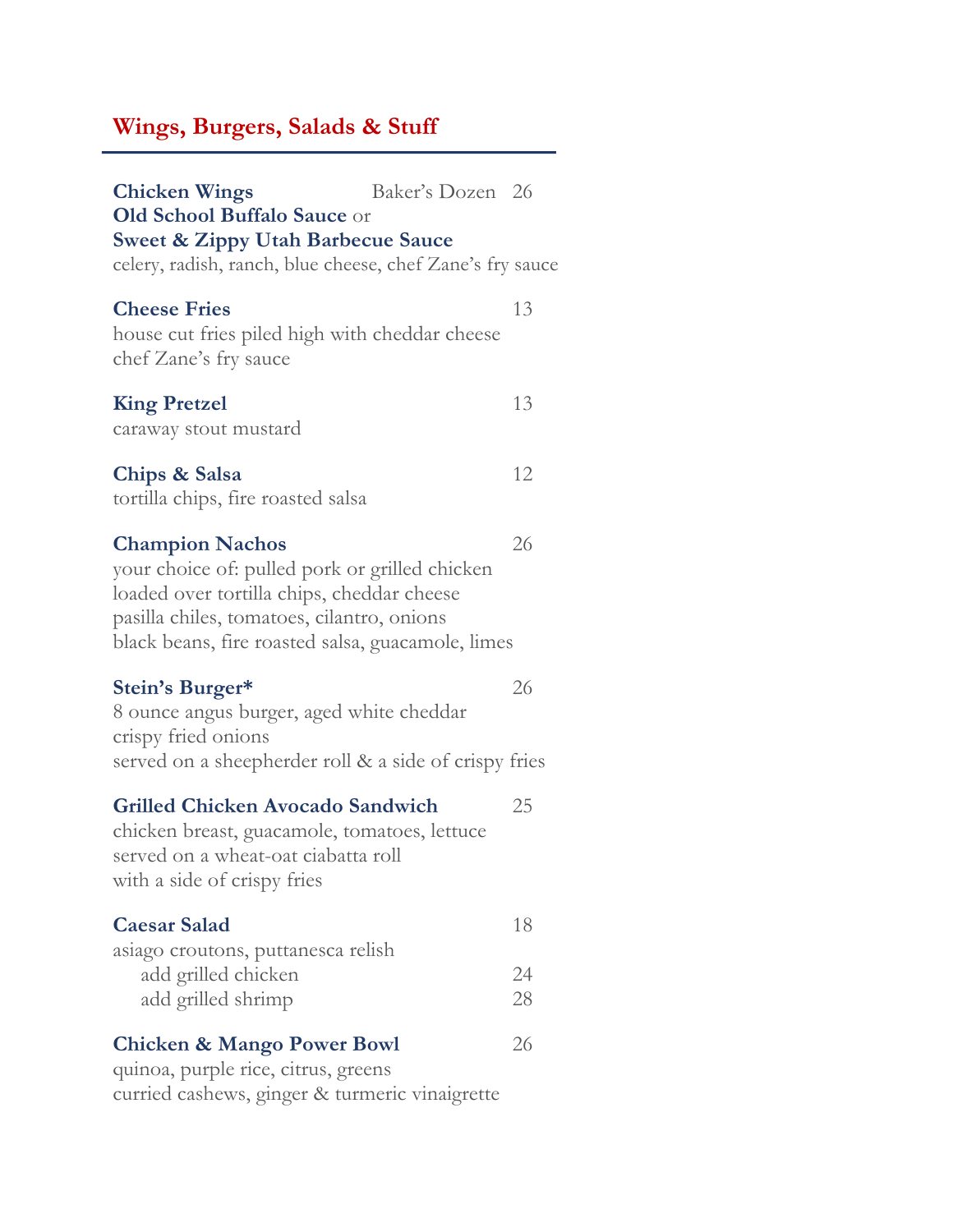## **Kids**

| <b>Grilled Burger with Cheese</b><br>white cheddar cheese, served with crispy fries | 18 |
|-------------------------------------------------------------------------------------|----|
| <b>Chicken Fingers</b><br>ranch or bbq sauce, served with crispy fries              | 15 |
| <b>Classic Hot Dog</b><br>all beef hot dog, served with crispy fries                | 12 |
| <b>Dessert</b>                                                                      |    |
| <b>Milkshakes</b><br>blended ice cream topped with whipped cream<br>and a cherry    | 12 |
| Vanilla<br>vanilla simple syrup, white chocolate crumb                              |    |
| Chocolate<br>chocolate fudge, chocolate shavings                                    |    |
| <b>Strawberry</b><br>strawberry sauce, white chocolate shavings                     |    |
| <b>Cookies &amp; Cream</b><br>oreo cookies                                          |    |
| <b>Banana Caramel</b><br>caramel sauce, banana                                      |    |
| <b>S'mores</b><br>marshmallow syrup, graham crackers<br>chocolate fudge             |    |
| <b>Floats</b><br>root beer, coke, huckleberry or orange cream                       | 12 |
| <b>Brownies or Cookies</b><br>chocolate chip cookie or walnut brownie               | 6  |